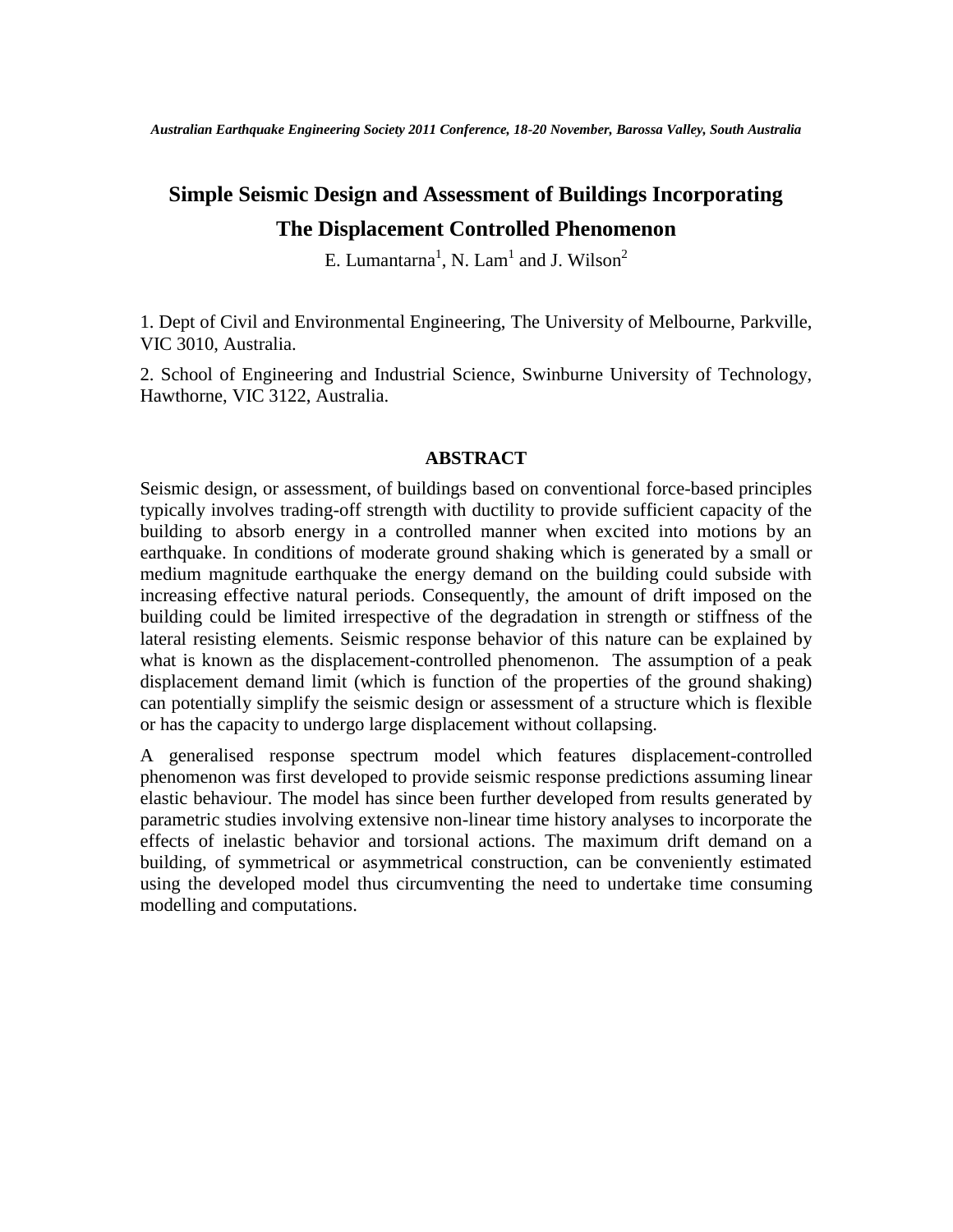## **1. Introduction**

Seismic assessment has traditionally been based on trading-off between strength and ductility to allow the energy demand from an earthquake to be absorbed and dissipated in a controlled manner. The energy demand from small to medium earthquakes could subside with the increasing period of the building. Consequently, the peak displacement demand of the building is constrained to an upper limit as illustrated by Figure 1 for a building subjected to a single pulse and periodic pulses. The assumption of a peak displacement demand limit (which is a function of the properties of the ground shaking) can potentially simplify the seismic design or assessment of a structure which is flexible or has the capacity to undergo large displacement without collapsing.



Figure 1 Displacement-controlled behaviour (Lam & Chandler, 2005)

The concept of displacement-controlled behaviour has been used for the seismic assessment of unreinforced masonry parapet walls (Lam *et al.*, 1995), unreinforced masonry walls subject to one-way bending (Doherty *et al.*, 2002) and free standing objects (Al Abadi *et al.*, 2006; Kafle *et al.*, 2011). In this study, the seismic assessment based on the displacement-controlled behaviour is extended to non ductile buildings, of symmetrical and asymmetrical constructions.

A generalised response spectrum model which features displacement-controlled phenomenon is presented in Section 2. The displacement response spectrum was developed to provide seismic response predictions assuming linear elastic behaviour. The developed predictions have been extended to account for the effects of inelastic behaviour (Section 3) and torsional actions (Section 4).

## **2. Displacement response spectrum and peak displacement demand in an earthquake**

The peak displacement demand of a structure in an earthquake can be estimated from the maximum point of the displacement response spectrum. In this study, the proposed displacement response spectrum is presented in the *response spectral displacement* (*RSD*) format in the *bi-linear* form (Figure 2) and defined by the following expressions:

$$
RSD(T) = \frac{RSD_{max}}{T_2}T
$$
 for  $T \le T_2$  (1a)  
\n
$$
RSD(T) = RSD_{max}
$$
 for  $T > T_2$  (1b)

Where  $RSD_{max}$  is the peak displacement demand and  $T_2$  is the second corner period.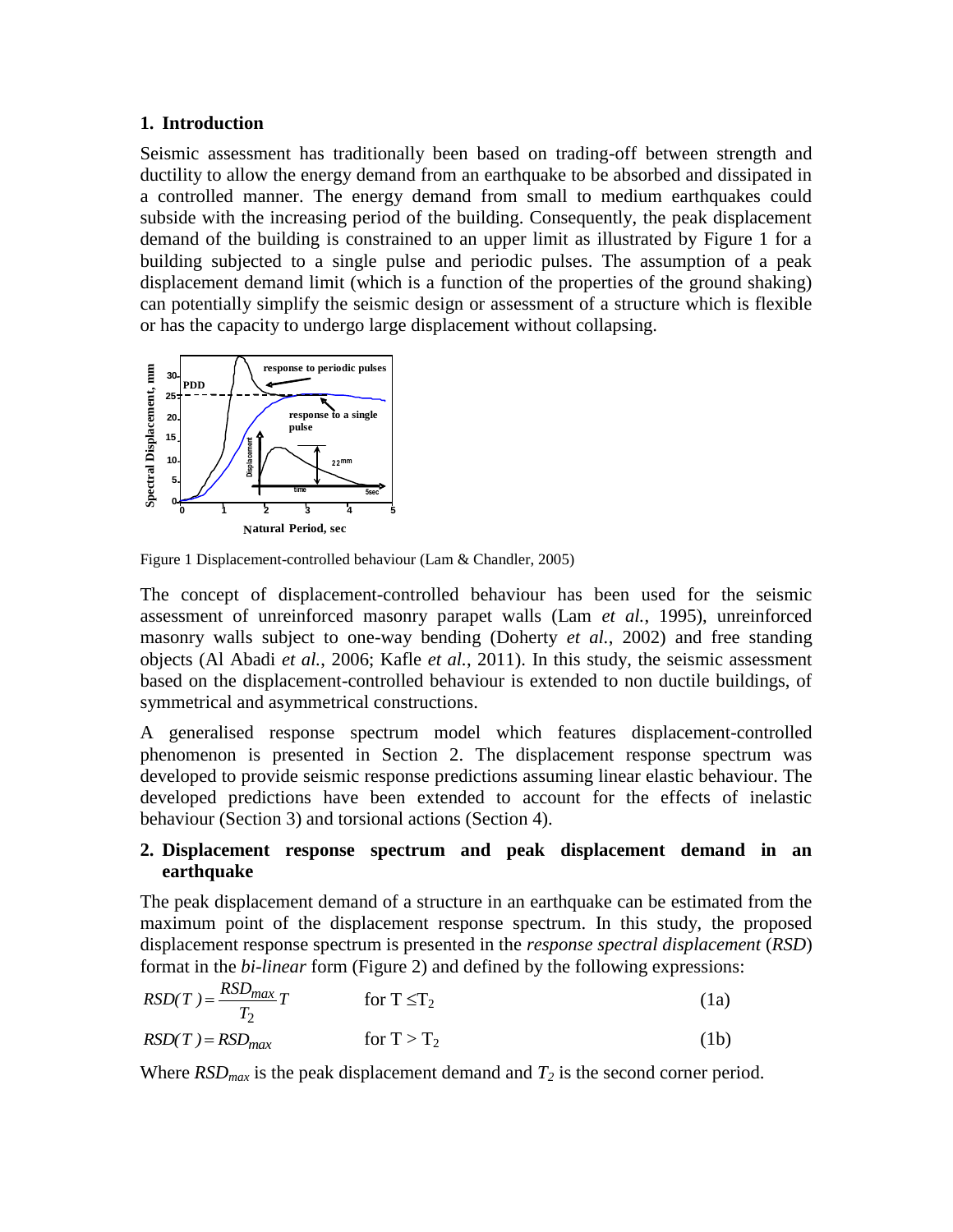The proposed displacement response spectrum is truncated at the limiting period of 5 sec. The estimated values of *RSDmax* based on the period range of up to 5secs can be used for the stability assessment of a wide range of structures, such as free standing objects (Al Abadi *et al.*, 2006; Kafle *et al.*, 2011), unreinforced masonry walls (Doherty *et al.*, 2002; Lam *et al.*, 1995) and soft-storey structures (Lumantarna *et al.*, 2011).



Figure 2 Displacement response spectrum in the bi-linear form

Extensive parametric studies have been undertaken by the authors (Lumantarna *et al.*, 2011) involving 168 records to evaluate existing predictive models for the peak displacement demand  $(RSD_{max})$  and second corner period  $(T_2)$ . The parametric studies revealed the estimated (median) values of the *RSDmax* parameter are highly consistent across the different models except at short distances (eg. 10km). The *mid-range* values (along with the *upper bound* and *lower bound* values) predicted by the suite of models for various magnitude-distance combinations are shown in Table 1.

|       | $R = 10$ km | $R = 20$ km | $R = 30$ km | $R = 40$ km | $R = 50$ km |
|-------|-------------|-------------|-------------|-------------|-------------|
| M5.5  | 23          | 15          | 10          |             |             |
|       | $(15 - 30)$ | $(10-20)$   | $(5 - 15)$  |             |             |
| M 6   | 68          | 34          | 20          | 15          | 10          |
|       | $(45 - 90)$ | $(25 - 40)$ | $(15 - 25)$ |             |             |
| M 6.5 | 135         | 75          | 55          | 38          | 33          |
|       | (90 – 180)  | $(55 - 90)$ | $(45 - 60)$ | $(30 - 45)$ | $(25 - 40)$ |

Table 1 Median Model Predictions of Peak Displacement Demand *RSDmax*(mm)

Notes :

(a) Mid range values are shown.

(b) Upper and lower bound values are shown in brackets where there are significant inter-model discrepancies.

(c) Values shown in *italics* are much less well constrained and are associated with scenarios of very low probability of occurrences in a region of low-moderate seismicity.

The value of  $T_2$  is not unique and is well known to be sensitive to the moment magnitude of the earthquake. In contrast to the predictions for the *RSDmax* values, the predictions of *T<sup>2</sup>* values from the available predictive models (eg. AS1170.4, 2007; EN 1998-1, 2004; FEMA 450-1, 2003; Faccioli *et al.*, 2004; Lam *et al.*, 2000) are very diverse. However, the parametric studies undertaken by the authors (Lumantarna *et al.*, 2011) have found that the predictive equation  $(Eq, (2))$  by Lam *et al.* (2000) is consistent with field observations.

$$
T_2 = 0.5 + \frac{M-5}{2} \tag{2}
$$

where, M is the moment magnitude of the earthquake.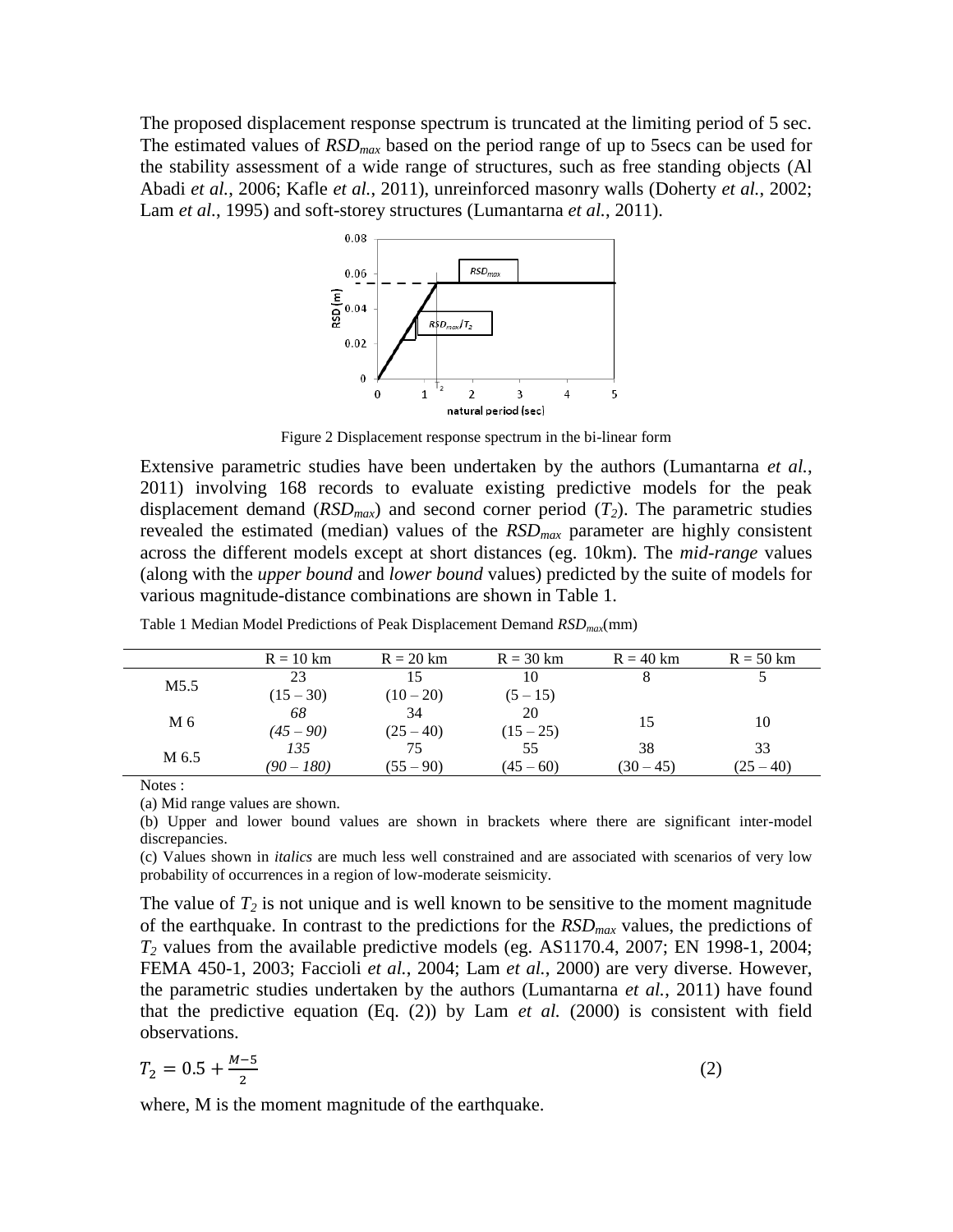The maximum displacement demand (*RSDmax*) in more onerous soil conditions can be significantly amplified. Site response analyses have been undertaken based on shear wave analyses using accelerograms generated by stochastic simulations. A total of 1600 accelerograms on rock, shallow and deep soil sites were generated based on magnitude and epicentral distance combinations producing peak ground velocity PGV on rock which ranges from 20 to 100mm/sec. The accelerograms were generated by stochastic simulations using program GENQKE (Lam*,* 2002) and shear wave analyses using program SHAKE (Idriss & Sun, 1992). The range of PGV is consistent with hazard factor Z of 0.03 to 0.12 which is representative of seismic hazard in most capital cities in Australia including Melbourne, Sydney, Canberra, Adelaide, and Perth for 50 up to about 2500 year return period (AS1170.4, 2007). It was found from the site response analyses that the amplification generally ranges between 3 and 5.

Thus, the maximum response spectral displacement (*RSDmax,soil*) can be estimated as follows:

$$
RSD_{\text{max},soil} \approx RSD(T_{2,soil}) \quad 4 \tag{3}
$$

where,  $RSD(T_{2,soil})$  is the response spectral displacement defined by Eq. (1).

The displacement response spectrum model on a soil site of the bi-linear model then can be defined as follows:

$$
RSD(T) = \frac{RSD_{max, soil}}{T_{2, soil}} T \qquad \text{for } T \le T_{2, soil}
$$
\n(4a)

$$
RSD(T) = RSD_{max, soil} \qquad \text{for } T > T_{2, soil} \tag{4b}
$$

The construction of displacement response spectrum on a soil site is shown schematically in Figure 3.



Figure 3 Displacement response spectrum on soil site

### **3. Peak displacement demand of non-ductile structure**

In this section, the use of displacement response spectrum is extended to estimate the *peak displacement demand* of non-ductile structures. Parametric studies based on nonlinear time-history-analyses have been undertaken by the authors (Lumantarna *et al.*, 2010). Hysteretic models used in the studies represent the hysteretic behavior of nonductile structures, such as unreinforced masonry wall and soft-storey columns, and feature strength degradation of up to 15% per unit increase in the ductility demand ratio.

It was found from the studies that estimates based on the *equal-displacement* propositions in the displacement sensitive region of the response spectrum have been shown to be reasonably good and insensitive to considerable strength degradation (Fig. 4). In contrast,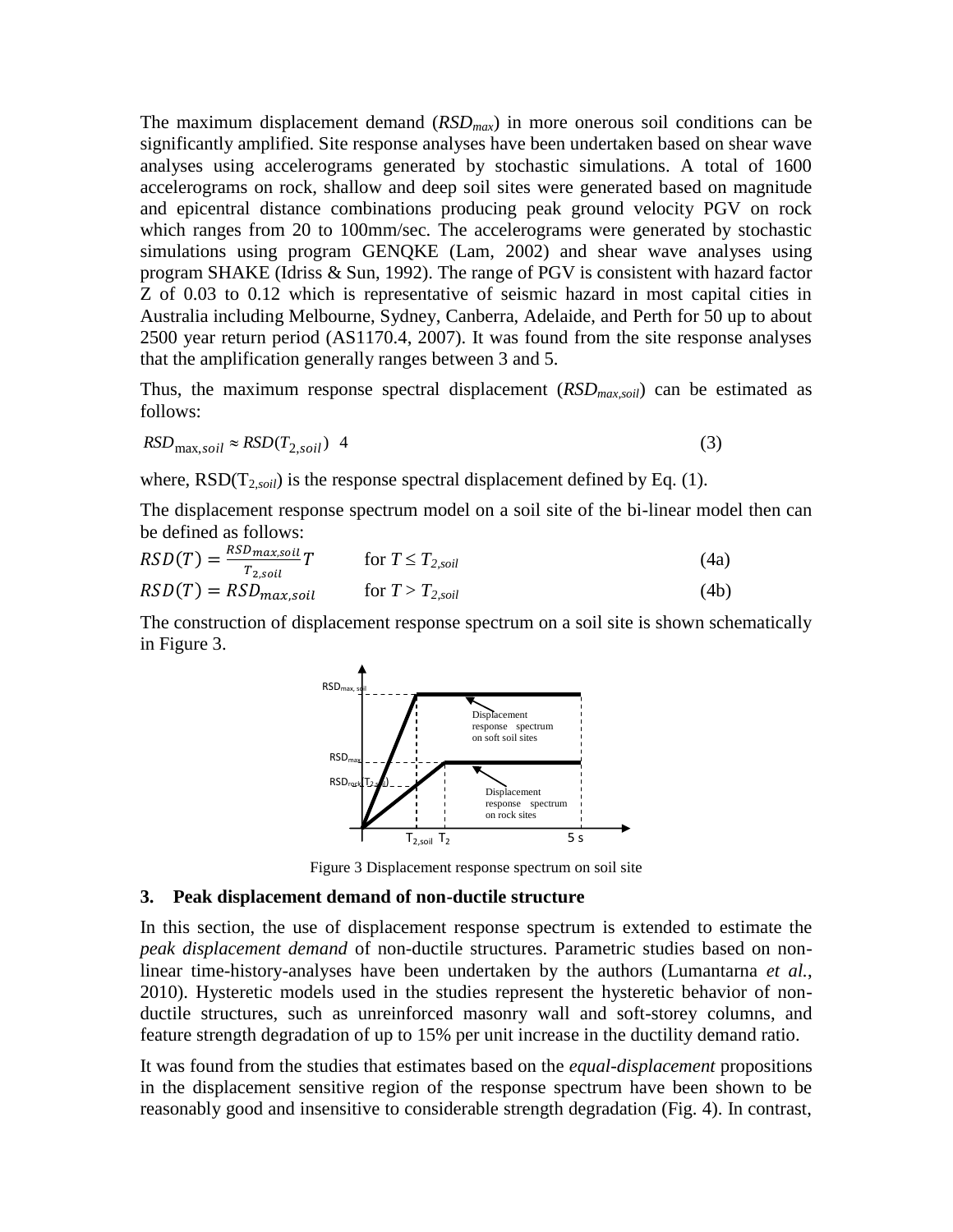it is shown in Figure 4 that estimates by both the *equal-displacement* and *equal-energy* propositions can be exceeded significantly by the inelastic displacement demands in the acceleration and velocity sensitive region. These anomalies are exacerbated by strength degradation behaviour. The displacement demand behaviour depends very much on the corner period parameter which characterises the frequency properties of the ground shaking. However, it was found that with a modest strength reduction factor of 2, the system's inelastic displacement demand would typically be constrained by the peak displacement demand (*PDD*) which is defined by the maximum point on the elastic displacement response spectrum for 5% damping (*RSDmax*) irrespective of the initial natural period of the system.



## **4. Peak displacement demand of asymmetrical buildings**

In situations where the center of resistance (CR) of the building is offset from the center of mass (CM) (Fig. 5), the building will translate and rotate when subject to earthquake excitations. The translation and rotation can result in displacement amplification at the edges of the building as shown in Figure 5(b). It is postulated herein that the displacement demand on a torsionally unbalanced building could be constrained by an upper limit which is referred herein as the peak displacement demand (*PDD*). It is noted that maximum displacement could occur at the flexible or the stiff edge of the building depending on the dominant mode of vibration. The peak displacement demand referred in this section represents the higher of the two values.

The peak displacement demand (*PDD*) of an asymmetrical building has been estimated in this study using the response spectral analysis method assuming linear elastic behaviour. The displacement response of a torsionally coupled building can be determined by calculating eigenvalues and eigenvectors of the equation of motion as shown by Eq. (5).

$$
[\bar{k} - \omega_{\rm n}^2 \bar{m}] \phi_{\rm n} = 0 \tag{5}
$$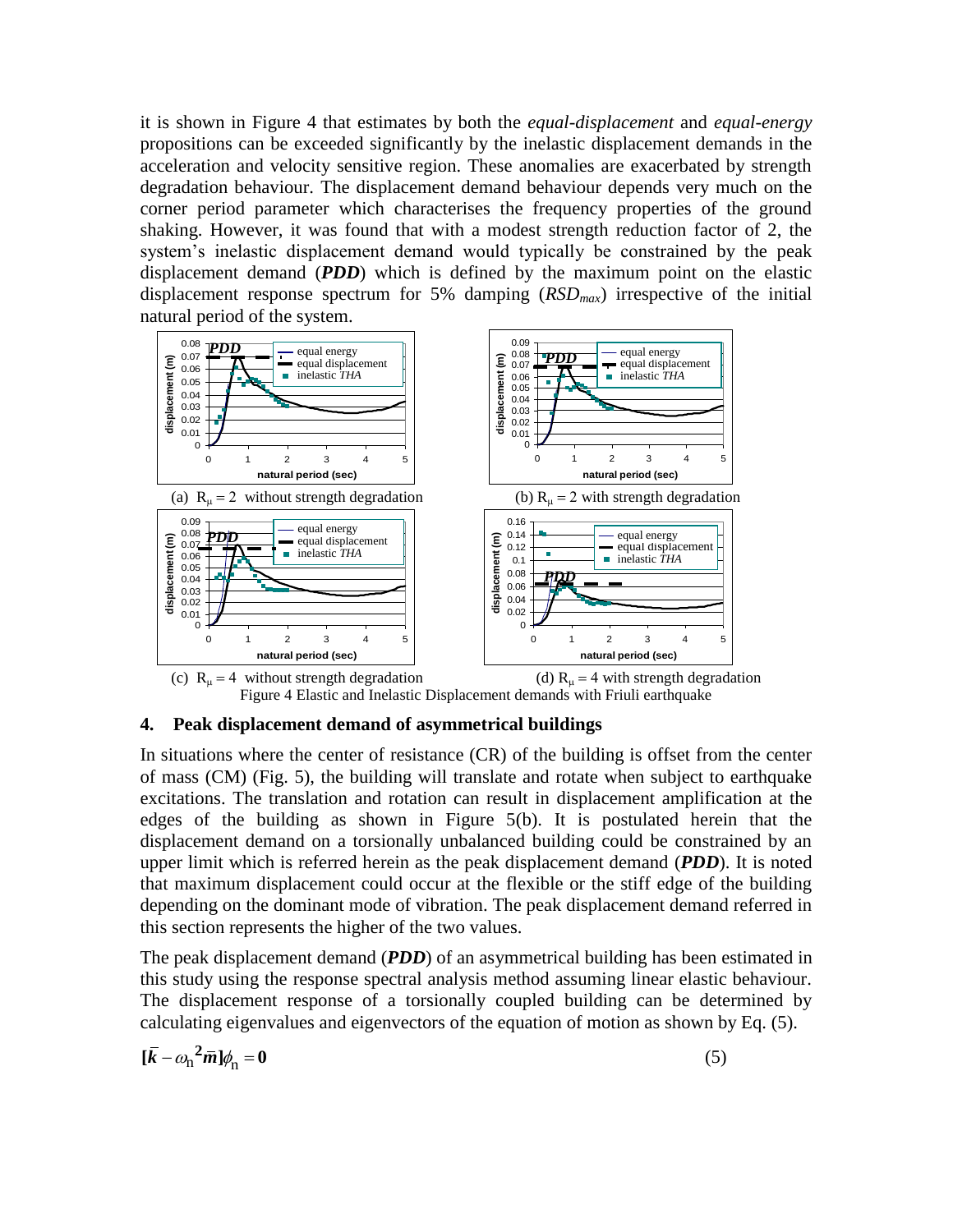where  $\omega_n$  are the natural frequencies of a torsionally coupled building;  $k$  and  $\bar{m}$  is the stiffness and the mass matrix respectively, as defined by Eq. (6).

$$
\bar{k} = \begin{bmatrix} k_y & e_s k_y \\ e_s k_y & k_\theta \end{bmatrix} \qquad \text{(6a)} \quad \text{and} \quad \bar{m} = \begin{bmatrix} m & 0 \\ 0 & r^2 m \end{bmatrix} \quad \text{(6b)}
$$

where  $k_y$  is the total lateral stiffness of the building in the y direction;  $k_\theta$  is the torsional stiffness about the center of mass; *m* is the mass; *r* is the mass radius of gyration; and  $e_s$  is the offset of the center of resistance from the center of mass.

The mode shape vector  $\phi_n$  is given by Eq. (7).

$$
\phi_{\rm n} = \begin{bmatrix} \phi_{\rm yn} \\ \phi_{\rm bn} \end{bmatrix} \tag{7}
$$

where  $\phi_n$  is the natural mode shapes of vibration of the n<sup>th</sup> mode, consisting of translational and rotational components.

Having determined the natural frequencies and the mode shapes of vibration, the contribution of the n<sup>th</sup> mode  $(u_n)$  of vibration to the total displacement "u" of the building can be conservatively estimated by Eq. (8) assuming a constant value of the displacement demand (which is the value of *RSD*<sub>max</sub> as defined by Fig. 5b):

$$
u_{\rm yn} = PF_{\rm n} \phi_{\rm yn} RSD_{\rm max}
$$
 (8a)

$$
u_{\theta n} = PF_n \phi_{\theta n} RSD_{\text{max}} \tag{8b}
$$

where  $\phi_{yn}$  and  $\phi_{0n}$  are the translational and rotational components of the n<sup>th</sup> mode of vibration;  $PF_n$  is the participation factor of the n<sup>th</sup> mode; and  $RSD_{\text{max}}$  is maximum point on the elastic displacement response spectrum.



Figure 5 Amplification of displacement demands in an asymmetrical building

The displacement demand values at the flexible edge  $\Delta_{flex,n}$  and stiff edge  $\Delta_{stiff,n}$  of the building for the  $n<sup>th</sup>$  mode of vibration can be expressed in terms of the translational and rotational displacement (as defined by Eq. (9a) and (9b)).

$$
\Delta_{\text{flex},n} = u_{yn} - u_{\theta n} b_1 \tag{9a}
$$

$$
\Delta_{\text{stiff,n}} = u_{\text{yn}} + u_{\text{0n}} \quad b_2 \tag{9b}
$$

where  $b_1$  and  $b_2$  are the offsets of the flexible and stiff edge of the building respectively from its center of mass. The displacement at the edges of the building for each mode of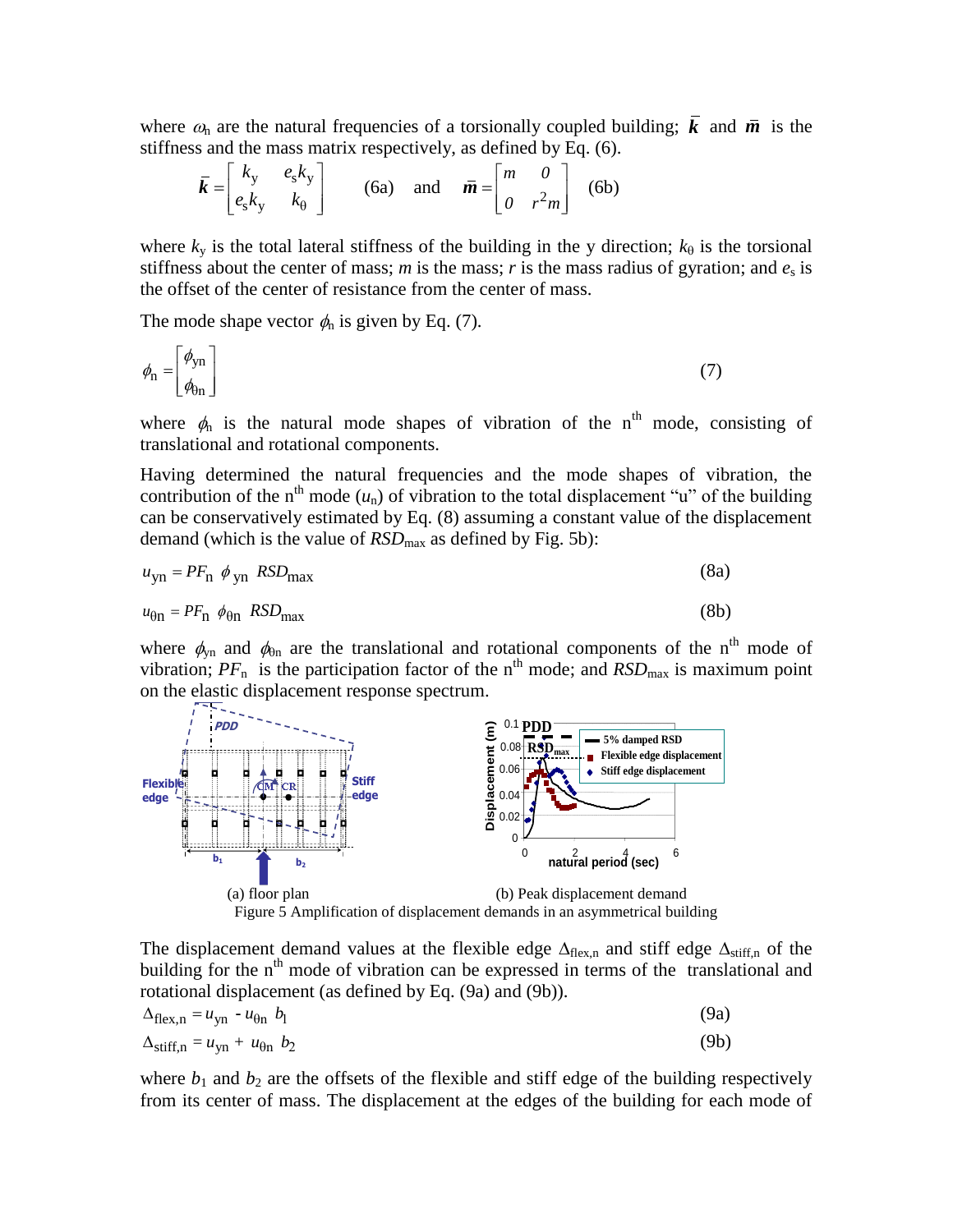vibration can be combined according to the *square-root-of-the-sum-of-the square* SRSS method or the *complete quadratic combination* (CQC) for torsional sensitive systems with closely spaced natural frequencies (Chopra, 2000).

Field surveys on soft-storey buildings (Wilson *et al.*, 2005) revealed that the normalised eccentricity (*e*) and uncoupled natural frequency ratio values ( $\rho_k = 1/r (k_\theta / k_y)^{1/2}$ ) of the building (both parameters have been normalised with respect to the mass radius of gyration *r*) ranges in between 0.05 to 0.6 and 0.8 to 1.6 respectively. The offset of the flexible, or stiff edge, of the building from its center of mass normalised with respect to the mass radius of gyration  $(b/r)$  was less than 1.8. The displacement demand values at the flexible and stiff edges of the building for each mode of vibration were calculated and combined using the SRSS and the CQC rules, in order that the value of the peak displacement demand (*PDD***)** on individual edge elements in the building can be determined.

The torsional amplification factor  $\Gamma_{DD}$  is presented in Figure 6 for a range of combinations of *e* and  $\rho_k$  values likely to be found in real buildings.  $\Gamma_{\text{DD}}$  is defined as the ratio of the peak displacement demand value on the edge elements to the maximum response spectral displacement value (ie.  $\Gamma_{DD} = PDD/RSD_{max}$ ). Figure 6 indicates that the SRSS rule provides conservative estimates of the peak displacement demands of the critical edge elements. Importantly, the value of  $\Gamma_{DD}$  was found to be insensitive to variations in the value of parameter: *e* and  $\rho_k$ . The value of  $\Gamma_{DD}$  was found to vary up to around 1.6 (for *b*/*r* less than 1.8) from the modal analysis described in this section.



Figure 6 Torsional amplification factor  $\Gamma_{DD}$  using response spectral analysis

Parametric studies were undertaken based on linear and non-linear time history analyses of single building models supported by three lateral resisting frames presented in Figure 7(a). Refer to Lumantarna *et al.* (2010) for details of accelerograms. The frame elements were so disposed within the building in order that the values of eccentricity (*e*) and uncoupled natural frequency ratio  $(\rho_k)$  varied within the range 0.1 to 0.5 and 0.8 to 1.3, respectively. The initial stiffness of individual frames in the model was calibrated such that the uncoupled natural period of vibration of the building ranges in between 0.2 to 2secs. The strengths of the frames were assumed to be equal. The notional yield strength of each frames was adjusted in order that the strength of each frame was exceeded by the elastic strength demand by a factor  $(F_v = \text{Elastic strength}/R_u)$  of 2 to 4. Hysteretic models of the building were based on the estimated hysteretic behaviour of non-ductile structural components including soft-storey columns and unreinforced masonry walls. All the analyses were based on 15% degradation in strength per unit increase in the value of  $\mu$ .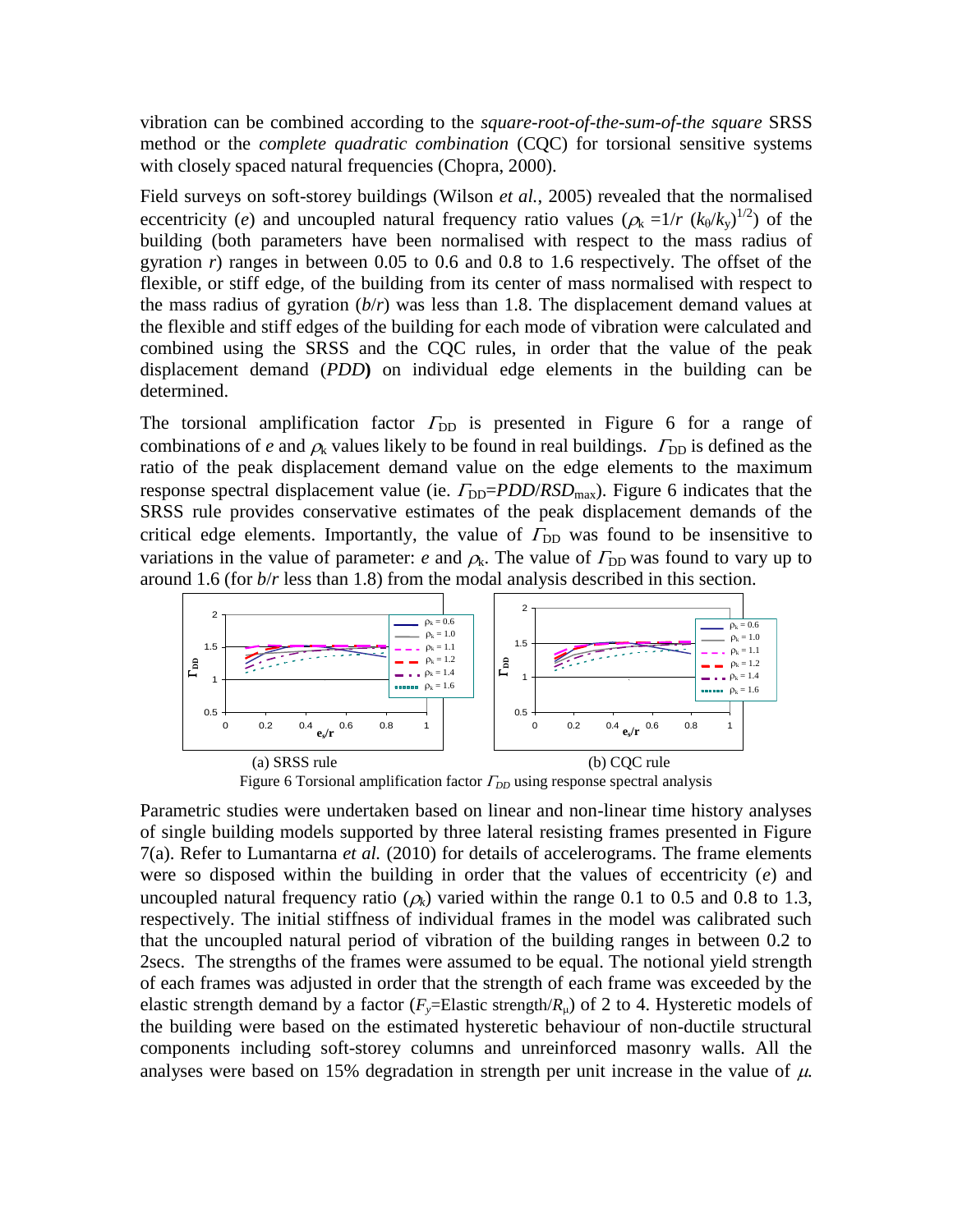Meanwhile, control analyses assuming no strength degradation have also been undertaken.



The peak displacement demand of elements at the edges and center of mass of the building are plotted in Figure 8 against their initial uncoupled natural period. Maximum displacement demand generally occurred at the stiff edge of a torsionally flexible building (which was characterised by low values of  $\rho_k$ ). On the other hand, the maximum displacement demand at the flexible edge was generally amplified in a torsionally stiff building (which was characterised by high values of  $\rho_k$ ). This trend is consistent with the literature which reported favourable response for the flexible edges for the torsionally flexible building. However, contrary to the trend observed from the literature (eg. Rutenberg and Pekau, 1987; Chandler and Hutchinson, 1988), the peak displacement demand values based on elastic behaviour were generally shown to be insensitive to variations in the value of  $e$  and  $\rho_k$ . It is shown that the displacement demand values were all constrained by the *PDD* limit that has been estimated by applying a torsional amplification factor of 1.6 ( $PDD = 1.6 RSD_{\text{max}}$ ).



Figure 8 Elastic displacement demands of asymmetrical building with generated accelerogram class C

The peak inelastic displacement demand on elements in asymmetrical buildings based on  $R_{\mu}$  = 2 and 4 are presented in Figure 9 for systems with and without strength degradation. The peak displacement demand values from analyses incorporating inelastic behaviour (but with no degradation in strength) were shown to be generally lower the peak displacement demand values based on elastic behavior (compare Figs 8(b) with 9(a)  $\&$ (c)). The dissipation of energy by hysteretic means is considered to have reduced the element displacement demands. However, much higher displacement demand values have been observed from analyses which have incorporated strength degradation behaviour (Figs. 9(b)  $\&$  (d)). The much higher displacement demand is as a result of accumulation of residual displacement. In such conditions, the notional *PDD* limit (*PDD*  $= 1.6 RSD<sub>max</sub>$  can be exceeded.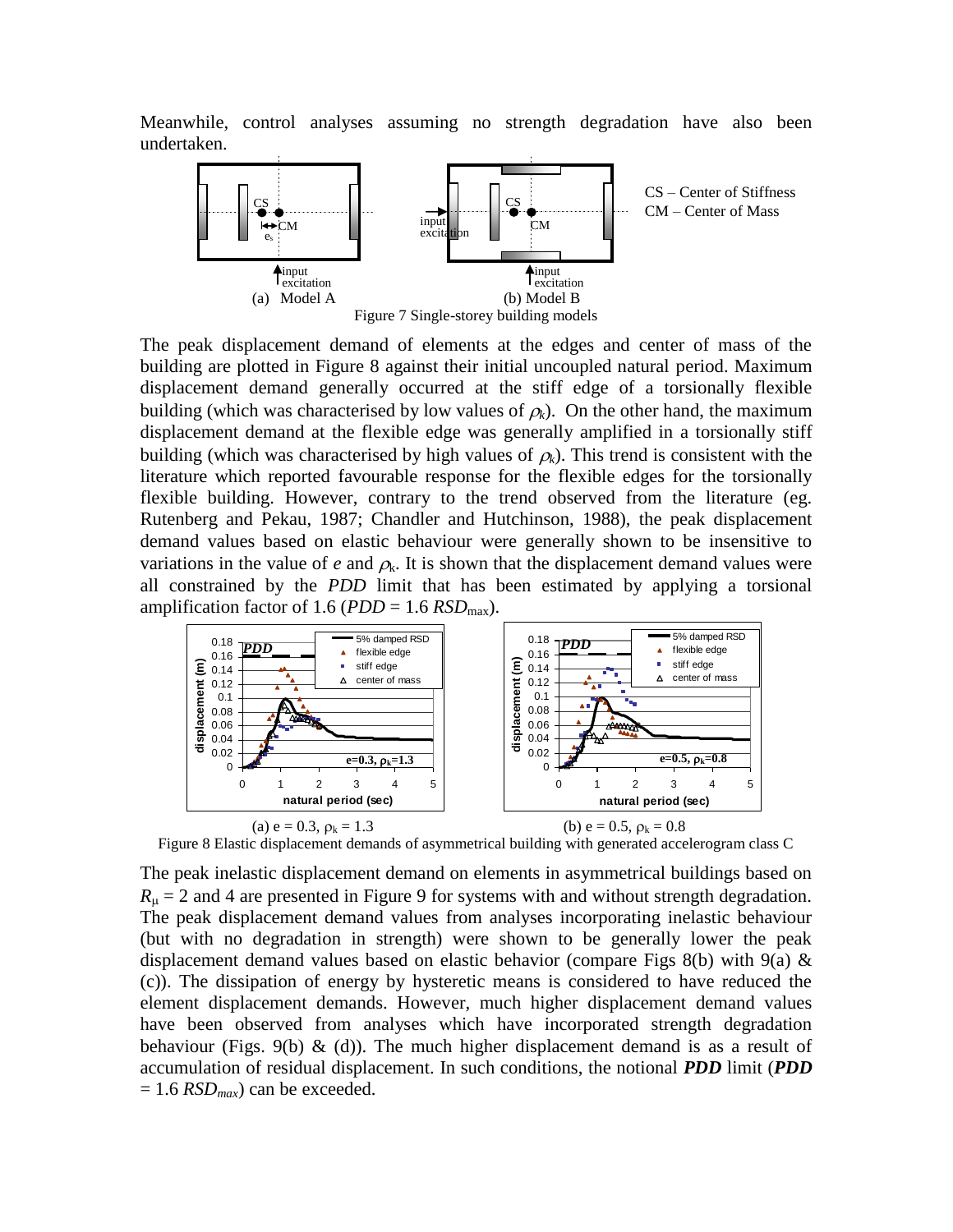Despite significant strength degradation, the peak displacement demands of the edge elements in asymmetrical buildings were well constrained by the notional peak displacement demand limit (*PDD***)** if the uncoupled natural period of the building was higher than the dominant period of earthquake excitations (Figs. 9(b)  $\&$  (d)). It was shown further that with a modest strength reduction factor  $(R<sub>u</sub>)$  of 2, the element inelastic displacement demands were also constrained within the *PDD* limit irrespective of the uncoupled natural period of the building. The robustness of the notional *PDD* limit in estimating the peak element displacement demand of the building has been demonstrated herein.



Figure 9 Inelastic displacement demands of asymmetrical building with San Fernando earthquake

The torsional amplification factor of 1.6 and results of THA as presented in Figure 9 were based on simplified building models featuring parallel frames and uni-lateral input excitations (model A in Fig. 7(a)). Contributions by frames which were oriented in the orthogonal directions have been neglected. The peak element displacement demand values of the simplified model (model A) have also been compared with displacement values of models of which orthogonal frames subject to bi-directional excitations (model B in Fig. 7(b)). The uncoupled natural periods of vibration of the building in the two orthogonal directions were assumed to be equal. The notional yield strength of each frame in the orthogonal direction has also been adjusted in order that the strength of each frame was exceeded by the strength demand by a factor of 2 to 4 ( $R_u = 2$  - 4). The building was subject to excitations of equal intensity in both directions.

Figure 10 shows correlation plots of displacement demand values of building models under uni-lateral and bi-lateral excitations. The displacement demand values of model A and model B were generally found to be well correlated. It is shown that the displacement demand behaviour of realistic asymmetrical buildings (those incorporating orthogonal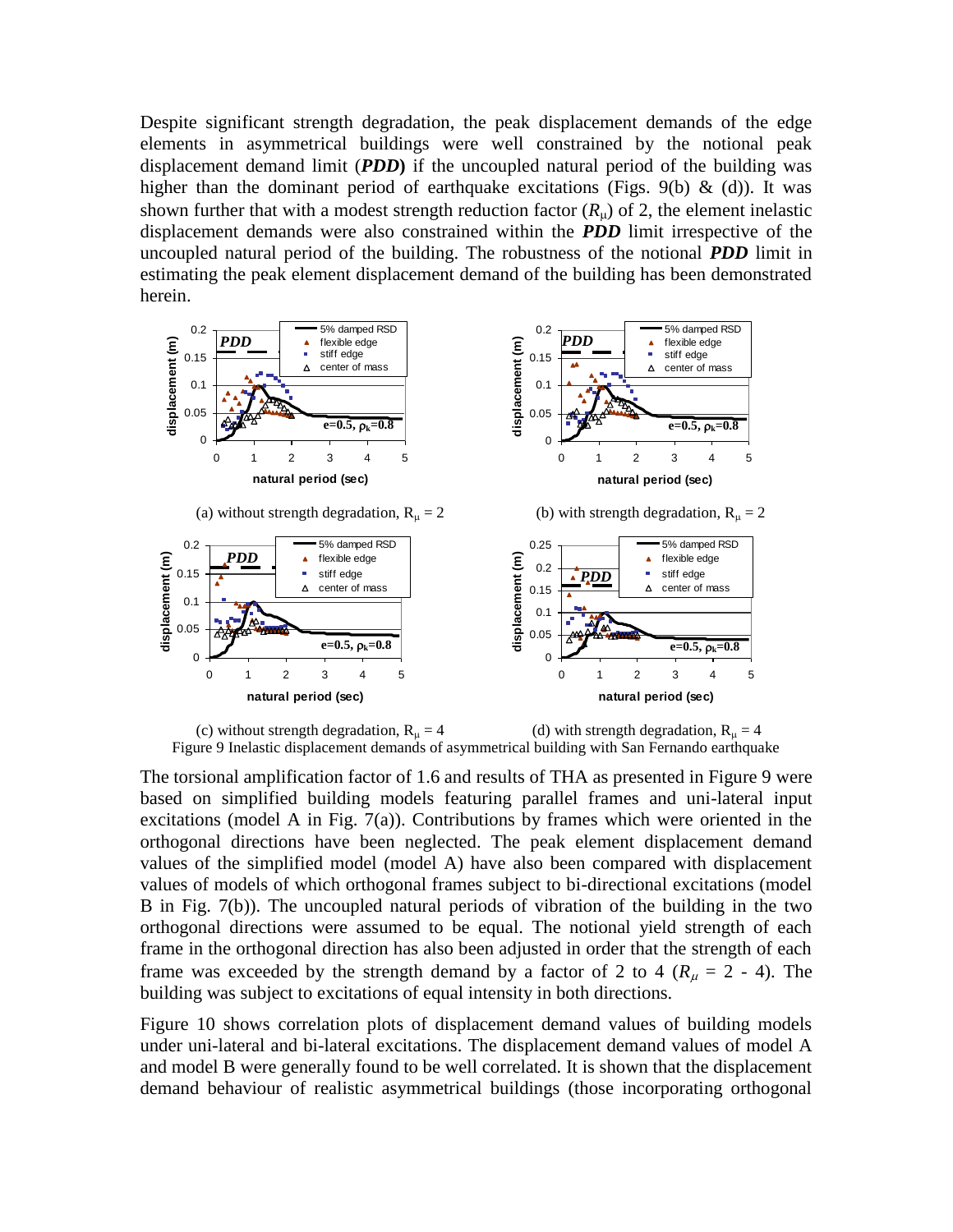frames) subject to bi-directional excitations can be represented conservatively by the analyses of the simplified models (which feature uni-lateral excitations), provided that the center of resistance is in alignment with the center of mass in the orthogonal direction (model B in Fig.  $7(b)$ ).



Figure 10 Displacement demands of building model A subject to uni-lateral and building model B subject to bi-directional excitations (San Fernando earthquake)

Asymmetrical buildings that have been designed according to the seismic design codes normally have the structural elements well positioned to account for the potential response behavior. The structural elements are normally designed for earthquake actions applied at the notional center of mass of the building with an additional eccentricity (AS1170.4, 2007; ICC, 2006; EN1998-1, 2004). Consequently, asymmetrical buildings that have been designed in accordance with the seismic design procedures will have the center of strength located close to the center of mass of the building.

To investigate the displacement response behaviour of code designed buildings, nonlinear time history analyses were performed on building model C (Fig. 11(b)) with the center of strength (CV) coinciding with the center of mass (CM). Frame elements in model C (Fig. 11(b)) were positioned identically as for model A (Fig. 11(a). However, the strength of the frames in model C were distributed such that the center of strength CV coincided with the center of mass CM.

The maximum displacement demand behavior associated with building models A and C were investigated by correlating the maximum displacement demand values against the uncoupled natural periods of vibration of the buildings in Figure 12. The displacement behavior of the center of mass of the buildings is shown to be similar between models A and C. However, the reduction in strength eccentricity is shown to generally reduce the torsional response of the building especially when the building has been excited well into inelastic range. The observed trend is expected as the displacement behaviour of a system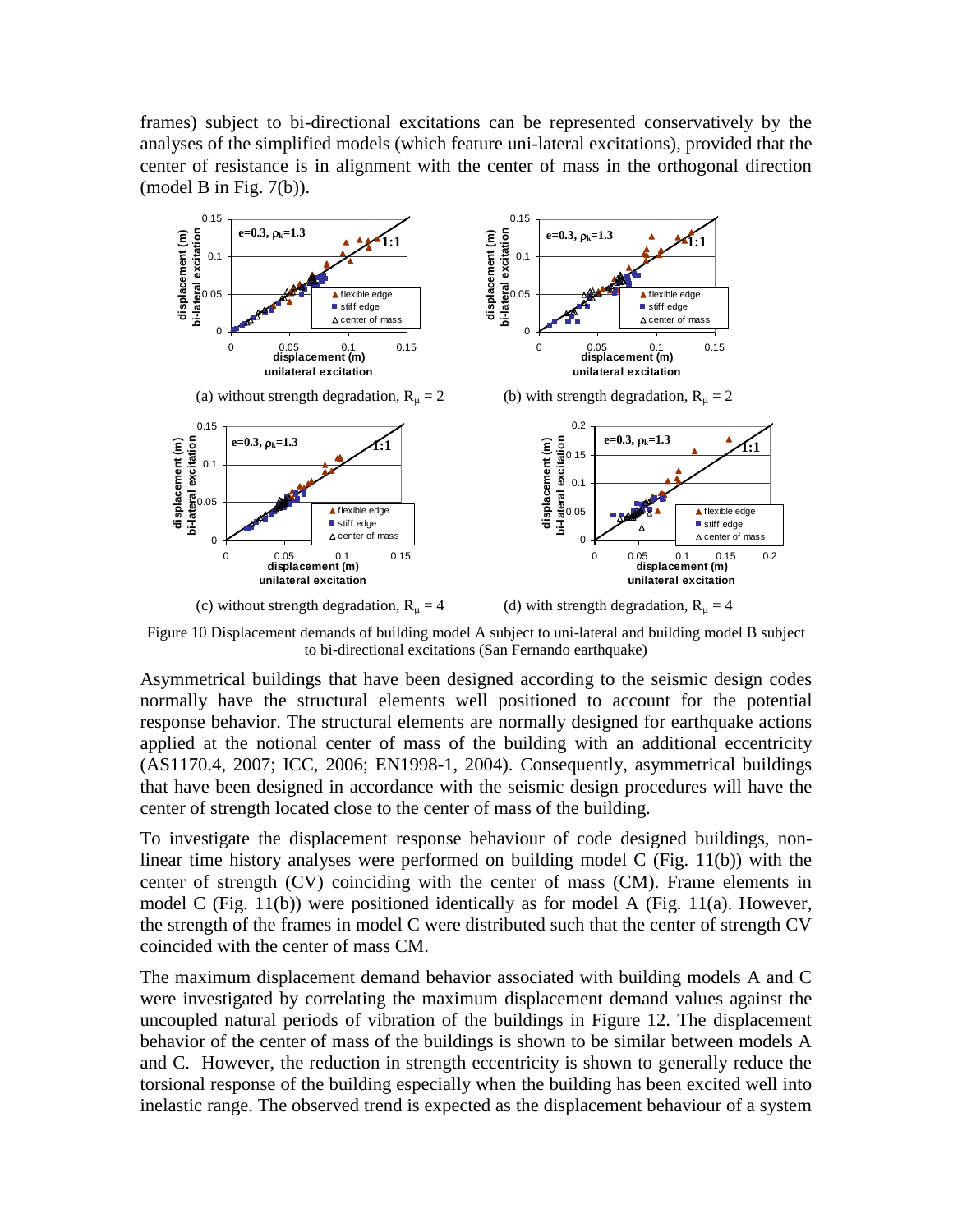excited well into inelastic range is governed more by the tangential stiffness as opposed to the initial stiffness of the system. In view of the observed trends, model A is considered to be conservative in representing the torsional response behaivour of buildings.



degradation (San Fernando earthquake)

### **5. Concluding remarks**

A simple seismic assessment of buildings in regions of low to moderate seismicity has been developed based on the concept of the displacement-controlled behaviour. A generalised displacement response spectrum model in bi-linear form was presented to provide seismic response predictions assuming linear elastic behaviour. The model has been extended to account for inelastic behaviour and torsional actions. Parametric studies based on non-linear time-history-analysis revealed that the peak displacement demands of non-ductile structures can be conservatively estimated by the maximum point of the displacement response spectrum. Further studies on asymmetrical single-storey building models have shown that the peak displacement demands of asymmetrical buildings that